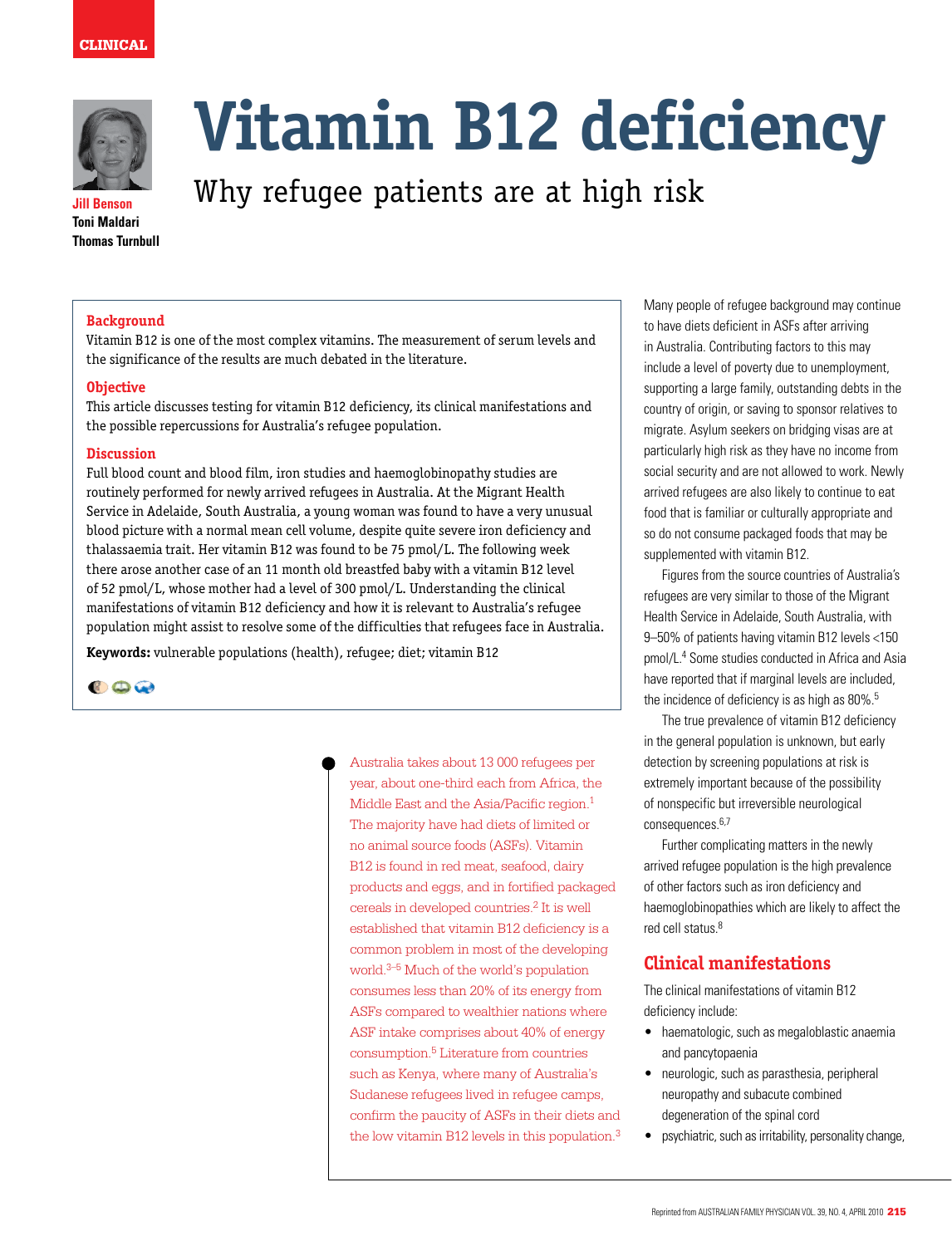memory impairment, depression and psychosis

- • generalised symptoms such as fatigue, weakness, stomatitis, diarrhoea, constipation, loss of appetite, weight loss and premature birth, and possibly
- cardiovascular (which may be related to increased homocysteine levels), such as an increased risk of myocardial infarction and stroke.2,4,6,7

There is also evidence that the babies of mothers with vitamin B12 deficiency, especially if they are exclusively breastfed, are at high risk of severe and permanent neurological damage. They may show movement disorders, irritability, abnormal reflexes, feeding difficulties and eventually permanent developmental disabilities.2,4 Studies have shown that even subtle increases in vitamin B12 levels can improve cognitive function in children.3

#### **Helicobacter pylori and Giardia lamblia**

Besides dietary deficiency, the other major risk factor contributing to vitamin B12 deficiency in developing countries is Helicobacter pylori, with figures suggesting that as much as 90% of the population is infected. $9$  H. pylori has been shown to have a direct role in decreasing vitamin B12 levels as well as impeding absorption because of gastric atrophy.5,9 It has been found in up to 78% of those with severe vitamin B12 deficiency compared with 44% of those with normal levels of vitamin B12.<sup>5,6,9</sup> About 30% of those with H. pylori infection will have atrophic gastritis with loss of parietal cell mass which results in an inadequate linking between the consumed vitamin B12 and intrinsic factor. It has been reported that after treatment of  $H.$  pylori, 40% of patients had their vitamin B12 levels return to normal in less than 2 years.<sup>6,9</sup> H. *pylori* testing is not a routine screening test in refugee patients in Australia and is probably underdiagnosed.<sup>8</sup> Giardia lamblia and other intestinal parasites are also very common in patients arriving in Australia as refugees.<sup>8</sup> G. lamblia causes chronic diarrhoea and malabsorption, with approximately one-third of the infected population likely to have decreased vitamin B12 levels.<sup>4</sup>

#### **Psychological disorders**

There is a high prevalence of psychological problems in refugee patients, with some studies suggesting up to 90% have a mental health diagnosis such as depression or post-traumatic stress disorder (PTSD).10 There is an acknowledged relationship between depression and low vitamin B12 levels, with up to 30% of severely depressed patients having vitamin B12 levels <150 pmol/L.<sup>11,12</sup> There is also an association of low vitamin B12 levels with other psychiatric disorders such as PTSD, panic disorder and obsessive compulsive disorder.11 Treatment with medication for psychiatric disorders seems to be less effective in those with low vitamin  $B12$  levels  $11,12$ There is a postulated biochemical mechanism related to an impaired synthesis of neurotransmitters and phospholipids that may contribute to increased risk and severity of depression.12 There are obviously many factors affecting the diagnosis and treatment of mental illness in patients of refugee background. However, vitamin B12 deficiency is readily treated and is likely a contributing factor to the severity of presentation and response to treatment of mental health problems.

#### **Other health complications**

There is a higher incidence of cardiovascular disorders in refugee patients and the reasons for this have been much debated.<sup>4,13</sup> It may be that a high homocysteine level, as seen in those with vitamin B12 deficiency, is an emerging risk factor.14,15 However, despite the fact that elevated homocysteine levels appear to be a marker for vascular disease, and that vitamin therapy normalises these levels, research to date has not shown a reduction in cardiovascular events or mortality with vitamin supplementation.16

 It has also been found that low serum B12 levels decrease the immune response to pneumococcal vaccine because of impaired humoral immunity.<sup>17</sup> It is possible that there may be similar problems with other vaccines and that low serum B12 levels may also affect investigations such as the Quantiferon Gold test for tuberculosis.

### **Testing of vitamin B12 levels**

As part of the screening of newly arrived refugee patients in Australia, full blood count and blood film, iron studies and haemoglobinopathy studies are routinely performed.

The normal range of the local laboratory in Adelaide is >221 pmol/L. A borderline result with 'vitamin B12 deficiency unlikely' (probability of 1–5%) is 148–241 pmol/L and a low result with 'vitamin B12 deficiency possible' is <148 pmol/L.18 This level is seen as being consistent with vitamin B12 deficiency (specificity of 95-100%).<sup>19</sup> Vitamin B12 is essential for DNA synthesis, the formation

and maintenance of myelin sheaths, the synthesis of neurotransmitters, and erythropoiesis.<sup>6</sup> In combination with folate, vitamin B12 is an essential cofactor in the metabolism of homocysteine and methylmalonic acid (MMA) so when vitamin B12 is truly deficient there is a rise in the levels of these two metabolites.<sup>6</sup> Along with a low holotranscobalamin complex (vitamin B12 plus transcobalamin II), raised MMA and homocysteine levels will indicate whether a low or borderline serum vitamin B12 level signifies a metabolic deficiency.6

Most commentators agree that relying solely on the serum vitamin B12 level underestimates those with true deficiency and some suggest that those with borderline results should also have MMA and homocysteine levels checked.<sup>2,3,6,7</sup> However, a raised homocysteine level requires a sensitive test and may occur in other inherited and acquired conditions such as renal impairment.20 Measurement of MMA is expensive and requires specialised equipment. Homocysteine and holotranscobalamin are measurable in many laboratories but the cost benefit of performing these tests on all those with low or borderline results should be weighed against the low cost of treatment. If patients are symptomatic there should be no question of treating the deficiency and a low vitamin B12 level should never be ignored.

The medical profession has often relied on the presence of megaloblastic anaemia as an indication to check vitamin B12 status. Changes in the blood film with macrocytosis and hypersegmented neutrophils are late manifestations of folate or vitamin B12 deficiency and should not be relied upon as an indication for testing of vitamin B12 levels.<sup>20</sup> In addition, those with a very low vitamin B12 and a normal folate may not have a megaloblastic picture but will still be at risk of developing neuropsychiatric and cardiovascular sequelae.7

Serum concentrations of vitamin B12 may be low in the presence of normal tissue levels if there is concomitant folate deficiency, pregnancy, iron deficiency or in certain rare inherited disorders of vitamin B12 metabolism.20

#### **Treatment**

There is no universal agreement on the recommendations for the treatment of vitamin B12 deficiency in those who do not have pernicious anaemia. All patients with vitamin B12 <220 pmol/L